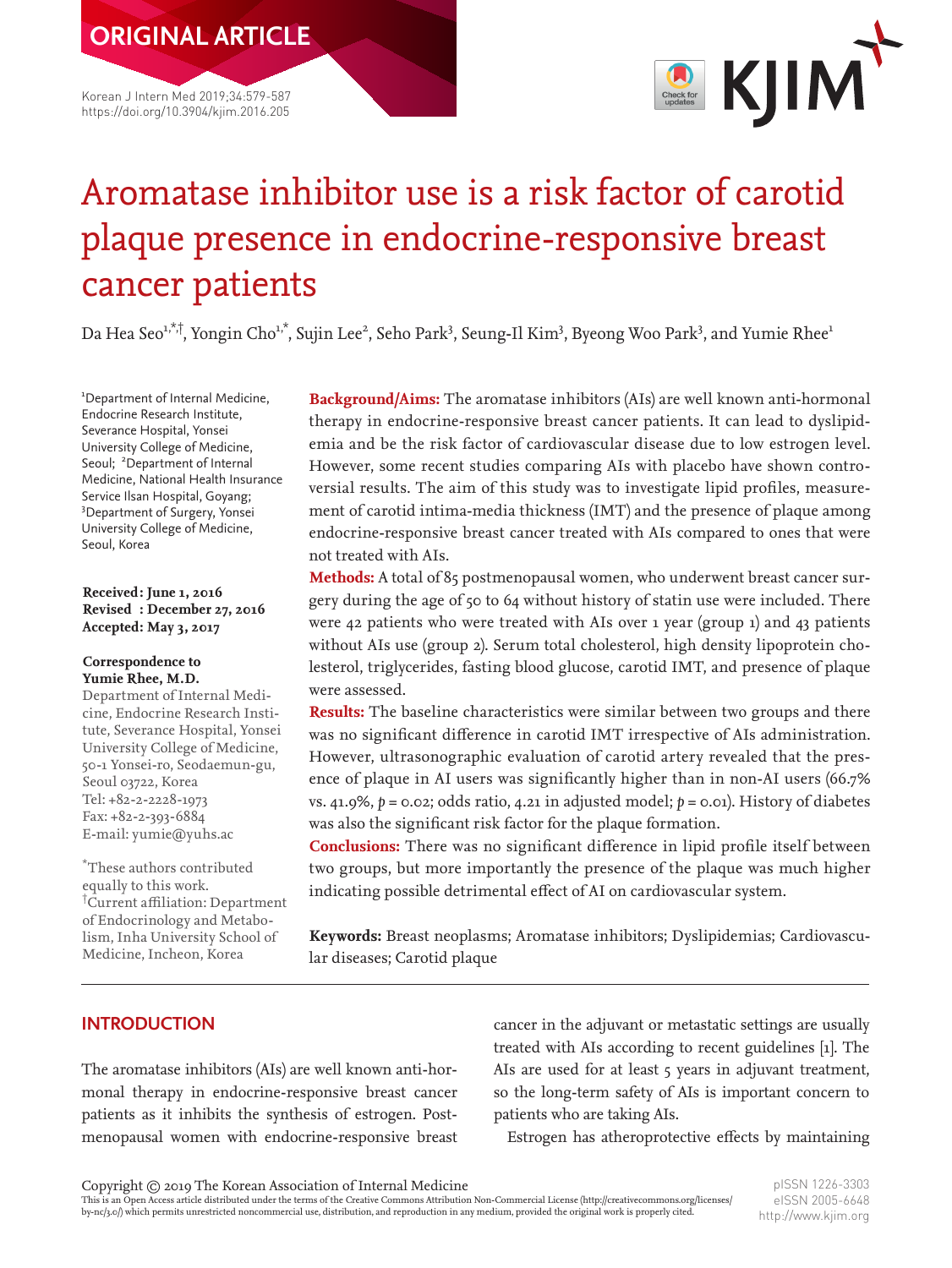# KJIM<sup>T</sup>

normal serum lipid profiles. Estrogen also alters the coagulation and fibrinolytic system, antioxidant system, and the production of vasoactive molecules [2]. And estrogen decline occurring after the menopause can influence the development of cardiovascular disease (CVD). Thus, the incidence of atherosclerotic disease increases in postmenopausal women [3].

As a result of AIs use, serum estrogen (including estrone, estradiol, and estrone sulfate) level was decreased over 90% in postmenopausal women with advanced breast cancer [4]. Due to absolute deficiency in estrogen level, it can also lead to dyslipidemia [5]. And drugs which alter lipid profiles could increase the risk of CVD by vascular atherosclerosis [6]. In addition, atherosclerosis is one of the most important cause of morbidity and mortality even in patients with cancer [7]. For these reasons, the evaluation of the risk of CVD is important for breast cancer patients even more with the ones who are taking AIs.

There have been lots of controversies on the effect of AIs to lipid profile or CVD risk. In the previous study with postmenopausal women aged 46 to 68 years, comparing the level of lipid profile before and after the treatment of AIs  $(n = 20)$ , a significant increase in total cholesterol (*p* = 0.05) and low density lipoprotein cholesterol (LDL-C; *p* < 0.01) was noticed [8]. In a BIG (Breast International Group)  $1-98$  trial (n = 4,922) with postmenopausal women with the median age of 61 years, comparing to tamoxifen treatment group, patients on AIs experienced more frequent low-grade hypercholesterolemia (50.6% vs. 24.6%, *p* < 0.001) [9]. Meanwhile, in the MA.17 trial with postmenopausal women with the median age of 63 years, Wasan et al. [10] reported that there was no significant differences in lipid profile between the treatment group (AIs  $[n = 181]$  vs. placebo  $[n = 161]$ ) in a randomized placebo-controlled trial with letrozole for 5 years in postmenopausal women with breast cancer. However, all these patients already received 5 years treatment with tamoxifen prior to enrollment.

Several clinical data including MA.17 trial and ATAC (Arimidex, Tamoxifen, Alone or in Combination) trial, use of AIs showed no difference in risk of cardiovascular morbidity or mortality between AIs and tamoxifen treatment groups [11,12]. Meanwhile, in recent largescale studies from adjuvant trials have raised concerns that long-term use of AIs do increase the risk of cardio-

vascular events although odds ratio (OR) were different among subgroup of AIs [13,14]. In a meta-analysis of several randomized trials, the incidence of high grade cardiovascular events were increased in AIs users comparing with the patients who were receiving tamoxifen (relative risk, 1.31; 95% confidence interval [CI], 1.07 to 1.60;  $p = 0.007$ ; total  $n = 19,818$  [13]. In a systematic review of 30,023 patients, longer duration of AIs use was associated with increased CVD development (OR, 1.26; 95% CI, 1.10 to 1.43; *p* < 0.001) [14]. This potential AIs toxicity on CVD risk might be one of the reasons of lack of overall survival benefit despite improvements in disease free survival in AIs treatment group [14].

Long-term risk of atherosclerosis and CVD due to cancer treatment may become an important consideration in the era of improved survival of breast cancer patients. It remains uncertain whether AI use may account for potential detrimental effects on the process of atherosclerosis when used for longer duration [15]. Carotid ultrasonography, including the measurement of carotid intima-media thickness (IMT) and carotid plaque, has been known to be a reliable marker of early atherosclerosis and cardiovascular risk. Thus, in this study, we investigated lipid profiles, actual measurement of carotid IMT and presence of plaque among endocrine-responsive breast cancer treated with AIs compared with non-AI treated women.

## **METHODS**

#### **Subjects**

We conducted a retrospective, cross-sectional study by using data retrieved from the electronic registry of a tertiary-level, university-affiliated single institution (Severance Hospital, Yonsei University College of Medicine, Seoul, Korea). Eighty-five postmenopausal breast cancer subjects (age 50 to 64) who underwent surgery from January 2002 to October 2012 were included in this study. There were 42 patients who were treated with AIs. And there were 43 patients without any endocrine therapy. Considering anti-atherosclerotic effect of tamoxifen [16], patients who were treated with tamoxifen as the first line therapy was excluded. Also, we excluded patients who had history of statin therapy over 3 months prior to enrollment, since medications like statins may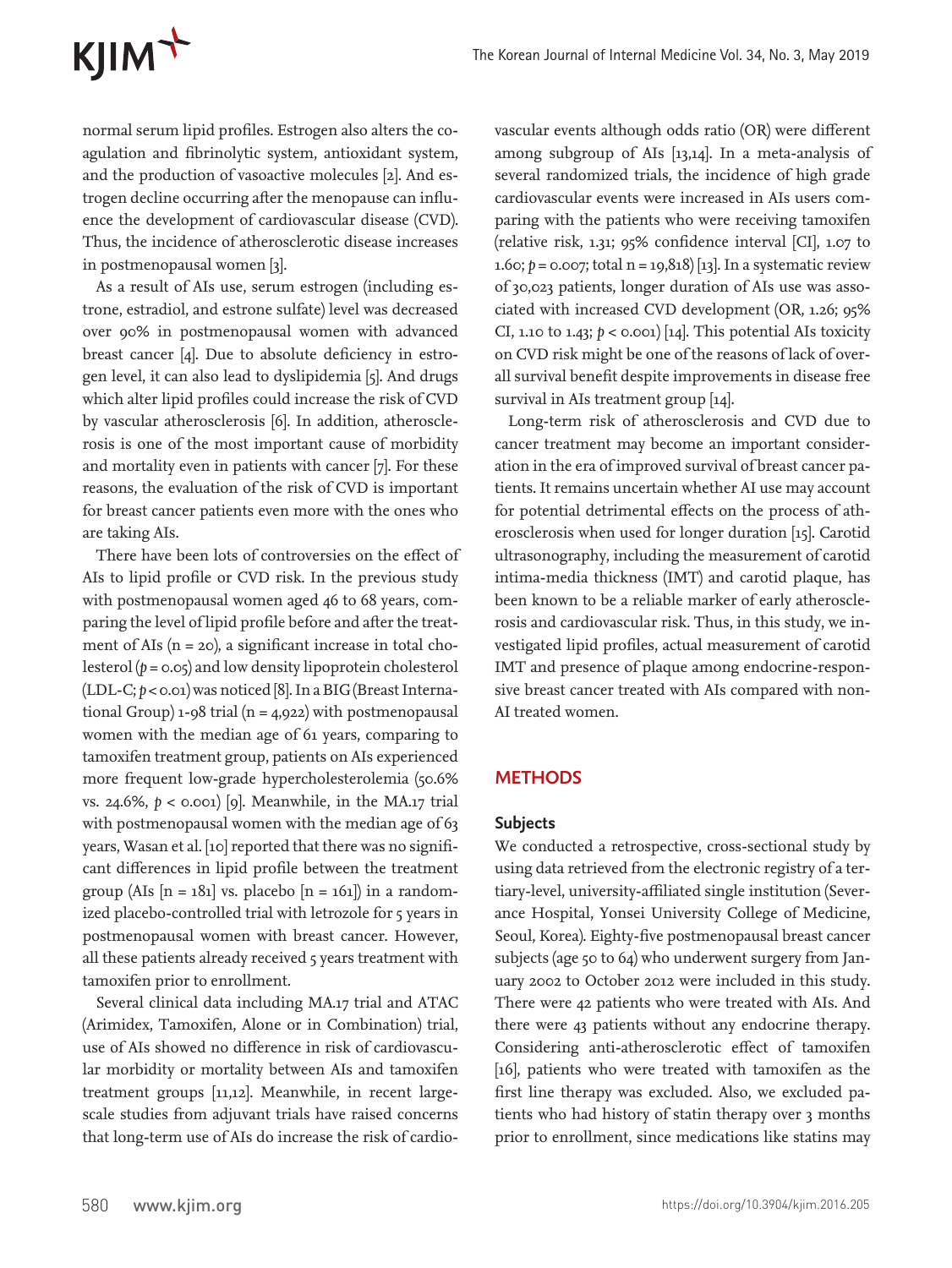

alter lipid profile and IMT.

This study was approved by the Institutional Review Board (IRB) of Severance Hospital, Yonsei University (No. 4-2018-1049) and obtaining informed consent form has been waivered by IRB.

#### **Methods**

Height, weight, and body mass index (BMI) were measured and the medical history of patients was taken. Serum total cholesterol, high density lipoprotein cholesterol (HDL-C), triglycerides, fasting insulin, and fasting blood glucose were assessed before the ultrasound evaluation.

To evaluate insulin sensitivity or resistance, the quantitative insulin-sensitivity check index (QUICKI) [17] and the homeostasis model assessment of insulin resistance (HOMA-IR) were calculated [18]. In calculation of QUICKI and HOMA-IR, patients who were receiving insulin treatment or have history of diabetes before the operation were excluded.

B-mode ultrasonography of the carotid artery was performed using an ultrasound machine (LOGIQ9, GE Medical Systems, Milwaukee, WI, USA) with a 10-MHz linear transducer. The internal carotid artery, the carotid bulb, and the extracranial common carotid artery (CCA) in the neck were examined bilaterally. The IMT was measured as the distance between the blood-intima and media-adventitia interface. The mean IMT of the CCA was measured over a segment of the CCA that was 1cm long, located approximately 2 cm below the carotidartery bulb [19].

The greatest thickness of IMT in the CCA was measured and defined as maximum IMT. The carotid plaque was defined as a focal structure encroaching into the arterial lumen or a focal thickening > 50% of the surrounding wall [20]. All measurements were performed by the same qualified observer who was blinded the actual status of the patient.

#### **Statistics**

All statistical analyses were performed with SPSS version 20.0 (IBM Co., Armonk, NY, USA). All values are reported as mean ± SD with parametric data, median (interquartile range) with non-parametric data, and real numbers of subjects with the percentage in parentheses. The normality of the distribution of continuous variables was examined using Shapiro-Wilk test. Between-group differences of the average were compared using the unpaired *t* test for parametric data, and the Mann-Whitney *U* test was used for non-parametric data. Between-group differences of numbers and percentages were compared using a chi-square test. Multivariate logistic regression analysis was used with adjustment for variables with significant associations at the level of  $p < 0.05$  in univariate models and variables which were known as risk factors of carotid plaque formation including dyslipidemia, concurrent chemotherapy, and radiotherapy. For all tests, *p* < 0.05 was considered statistically significant.

#### **RESULTS**

#### **Clinical characteristics of study population**

The clinical characteristics of patients are given in Table 1. There were no significant differences in the age at the time of surgery and ultrasonography, BMI, fasting blood glucose, QUICKI, HOMA-IR, and lipid profile between two groups. History of diabetes, TNM (tumor, nodes and metastasis) stage and elapsed time to IMT after surgery were also similar in each group. More patients conducted either neoadjuvant or adjuvant chemotherapy in non-AI group (33/43, 76.7%) than in AI group (21/42, 50.0%; *p* = 0.010) (Table 1). Patients who received radiotherapy after the surgery showed no significant differences between two groups.

#### **Measurement of IMT and carotid plaque**

Even though there was increased tendency (median value of mean IMT 0.65 mm in AIs use group vs. 0.63 mm in non-AI use group, maximum IMT 0.74 mm in AIs vs. 0.72 mm in non-AIs), there was no significant difference in carotid IMT irrespective of AIs use (Fig. 1). However, ultrasonographic evaluation of carotid artery revealed that the presence of plaque in AI group was significantly higher than in non-AI group (66.7 % vs. 41.9 %, *p* = 0.022) (Fig. 2).

### **Independent risk factors of plaque presence**

Univariate and multivariate logistic regression was performed for all 85 patients. In univariate analysis, age at the time of ultrasonography (OR, 1.15;  $p = 0.012$ ), the use of AIs (OR, 2.78;  $p = 0.023$ ), and the history of diabetes (OR, 4.23; *p* = 0.019) increased the risk of carotid plaque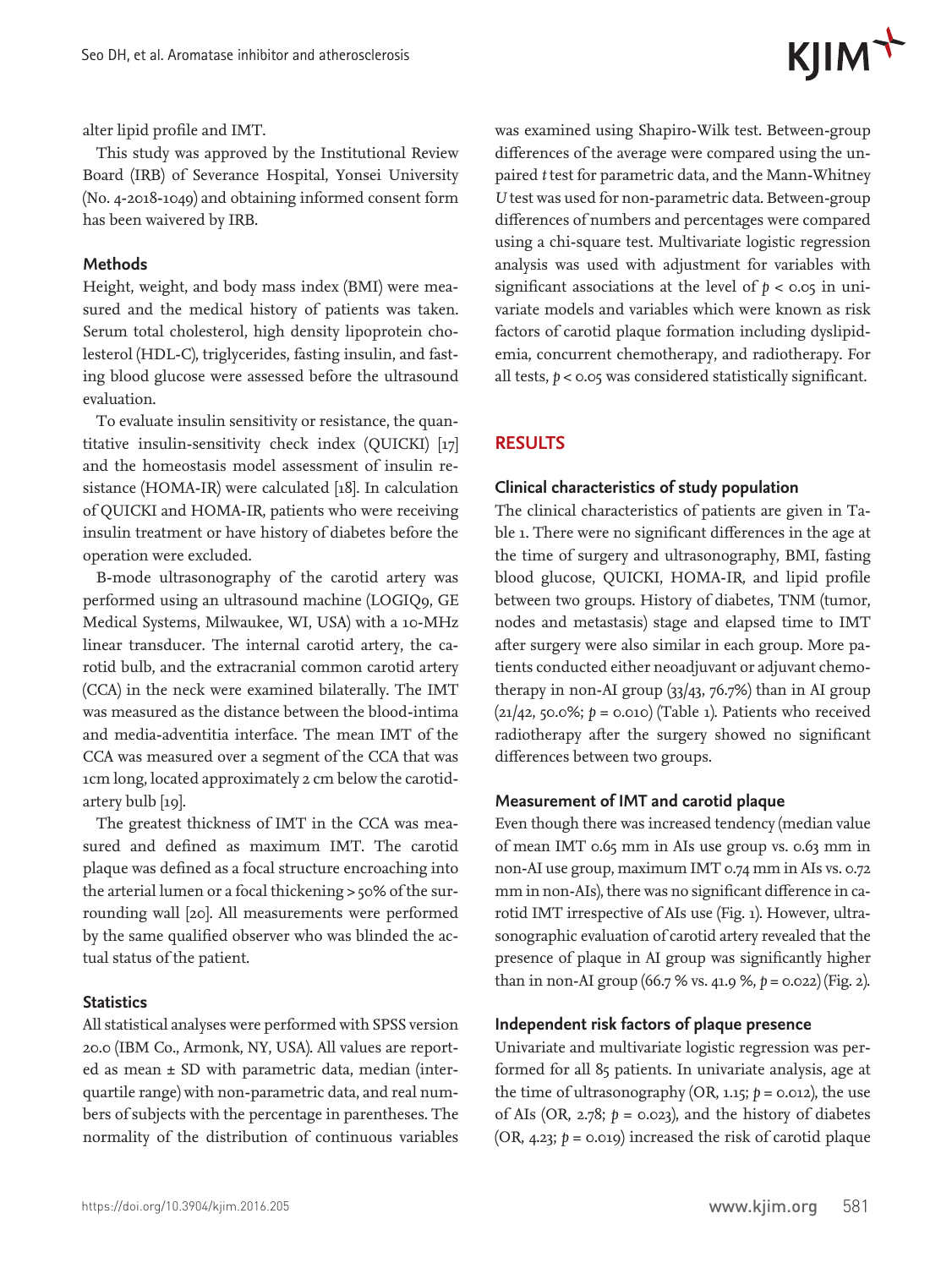

| Characteristic                                        | AI user $(n = 42)$ | Non-AI user $(n = 43)$ | p value |
|-------------------------------------------------------|--------------------|------------------------|---------|
| Duration of AIs use, mon                              | $34.3 \pm 16.9$    |                        |         |
| Age at the time of operation, yr <sup>a</sup>         | 56.5(8)            | 54.0(7)                | 0.143   |
| Age at the time of ultrasonography, yr <sup>a</sup>   | 60.0(8)            | 57.0(7)                | 0.066   |
| Elapsed time to IMT after operation, mon <sup>a</sup> | 33.0(20)           | 30.0(40)               | 0.187   |
| History of DM                                         | 8(19.0)            | 11(25.6)               | 0.470   |
| Duration of DM, yr <sup>a</sup>                       | 9.8(11.0)          | 6.6(2.0)               | 0.477   |
| History of HTN                                        | 13(31.0)           | 9(21.4)                | 0.457   |
| Use of antiplateletes                                 | 6(14.3)            | 4(9.5)                 | 0.736   |
| Use of statin                                         | 20 (60.6)          | 24(70.6)               | 0.547   |
| Smoking                                               | $\circ$            | 1(2.4)                 | 0.991   |
| TNM stage $(2 2a)$                                    | 22(52.4)           | 18(41.9)               | 0.331   |
| BMI, $\text{kg/m}^2$                                  | $24.1 \pm 2.4$     | $24.1\pm2.6$           | 0.999   |
| FBS, $mg/dL^a$                                        | 97.5(16)           | 99.0(15)               | 0.812   |
| Total cholesterol, mg/dL                              | $206.1 \pm 42.1$   | $216.7 \pm 39.5$       | 0.233   |
| HDL-C, mg/dL                                          | $53.7 \pm 13.4$    | $53.4 \pm 10.3$        | 0.902   |
| Triglycerides, mg/dL <sup>a</sup>                     | 123.0(77)          | 129.0(74)              | 0.916   |
| $LDL-C, mg/dL$                                        | $122.5 \pm 37.6$   | $129.5 \pm 41.0$       | 0.415   |
| QUICKI <sup>a</sup>                                   | $0.35 \pm 0.01$    | $0.35 \pm 0.01$        | 0.735   |
| $HOMA-IRa$                                            | 1.89(2.12)         | 1.75(1.67)             | 0.872   |
| Chemotherapy                                          | 21(50.0)           | 33(76.7)               | 0.010   |
| Radiotherapy                                          | 24(57.1)           | 22(51.2)               | 0.580   |
| Chemotherapy plus radiotherapy                        | 12(28.6)           | 18(41.9)               | 0.200   |

#### **Table 1. Baseline characteristics of the study population**

Values are presented as mean ± SD or number (%).

AI, aromatase inhibitor; IMT, intima-media thickness; DM, diabetes mellitus, HTN, hypertension; TMN, tumor, nodes and metastasis; BMI, body mass index; FBS, fasting blood sugar; HDL-C, high density lipoprotein cholesterol; LDL-C, low density lipoprotein cholesterol; QUICKI, quantitative insulin-sensitivity check index; HOMA-IR, homeostasis model assessment of insulin resistance.

<sup>a</sup>Median (interquartile range) with non-parametric data. Differences between groups of patients were analyzed by the chisquare test, independent *t* test, and Mann-Whitney *U* test.

presence significantly. In multivariate analysis, the use of AIs was an independent predictor of the presence of plaque in carotid ultrasonography (OR, 4.21; *p* = 0.010). History of diabetes was also a strong risk factor for the plaque (OR, 6.69;  $p = 0.011$ ). The age at the time of ultrasonography was also related to the plaque presence (OR, 1.12; *p* = 0.048). However, BMI, lipid profile, stage at the time of primary breast cancer, history of chemotherapy, and radiotherapy did not increase the risk of plaque formation (Table 2).

The history of diabetes was the strongest risk factor for plaque formation, and this factor can mimic the effect of AIs use. So, we also conducted multivariate analysis after

excluding the patients with diabetes. And still, AIs was one of the strong risk factors for carotid plaque presence (n = 66; OR, 3.55; *p* = 0.031) (Supplementary Table 1).

## **DISCUSSION**

AIs are widely used in patients with endocrine-responsive breast cancer to reduce the risk of recurrence [21]. AIs inhibit the synthesis of estrogen and are recommended over 5 years [21]. It causes several side effects including hot flushes, musculoskeletal disorder, low bone mass, and dyslipidemia [22].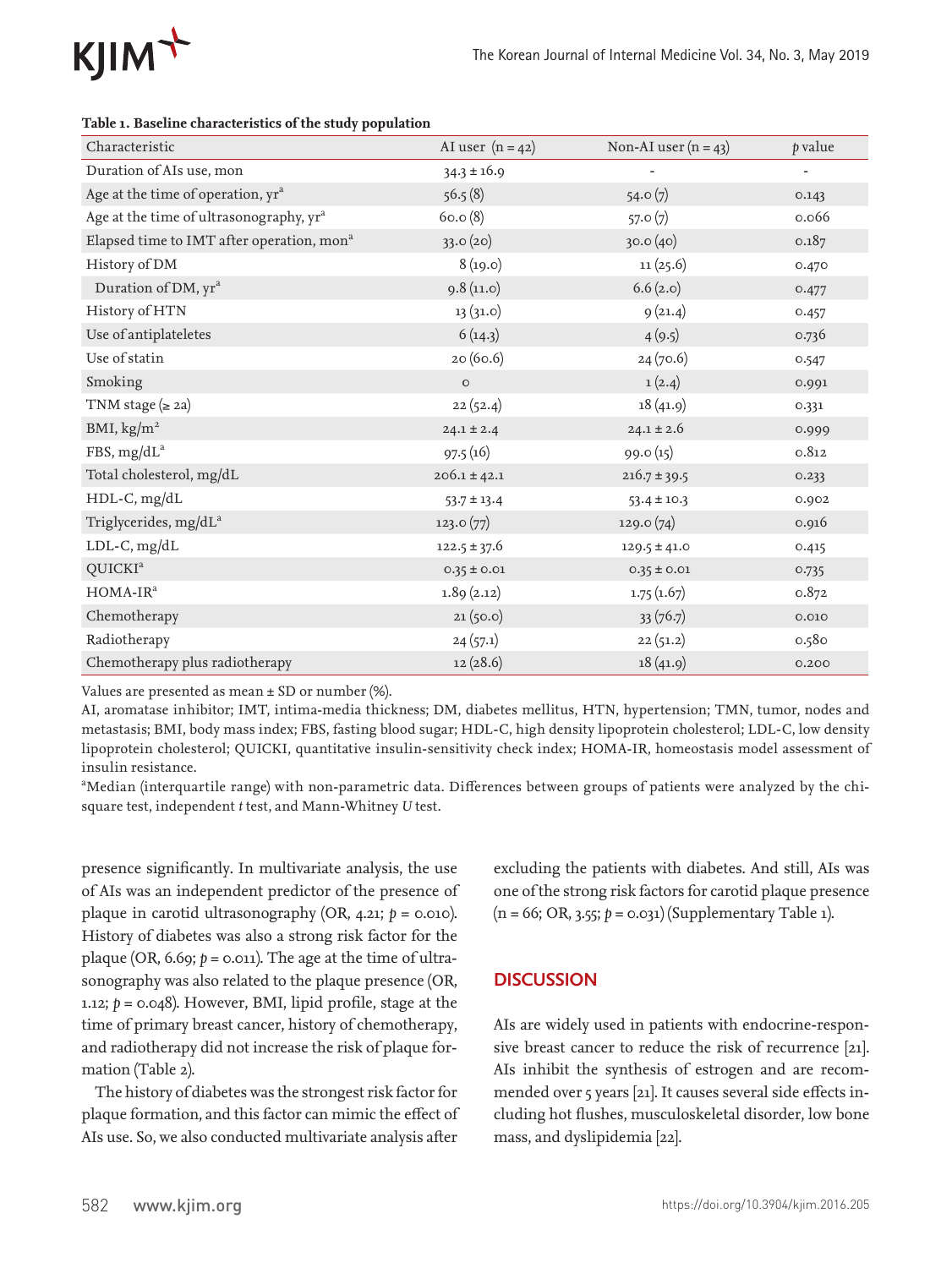



**Figure 1.** Intima-media thickness (IMT) difference between two groups was compared by Mann-Whitney *U* test. Data are the median (interquartile range) of the non-parametric data and real numbers of subjects with the percentage in parentheses. AI, aromatase inhibitor.



**Figure 2.** Differences in presence of carotid plaque between two groups were compared by chi-square test. AI, aromatase inhibitor.

| Variable                               | Univariate analysis |                    | Multivariate analysis |                      |
|----------------------------------------|---------------------|--------------------|-----------------------|----------------------|
|                                        | $OR(95\% CI)$       | p value            | $OR(95\% CI)$         | p value              |
| Age at the time of ultrasonography, yr | $1.15(1.03-1.29)$   | 0.012 <sup>2</sup> | $1.12(1.00-1.26)$     | $0.048$ <sup>a</sup> |
| BMI                                    | $1.13(0.94-1.35)$   | 0.191              |                       |                      |
| <b>FBS</b>                             | $1.03(0.99-1.06)$   | 0.114              |                       |                      |
| Total cholesterol                      | $1.00(0.99 - 1.01)$ | 0.570              | $1.01(1.00-1.03)$     | 0.056                |
| $HDL-C$                                | $1.00(0.97-1.04)$   | 0.816              |                       |                      |
| Triglyceride                           | $1.00(0.99 - 1.01)$ | 0.955              |                       |                      |
| LDL-C                                  | $1.00(0.99-1.01)$   | 0.724              |                       |                      |
| TNM stage $(2 2a)$                     | $1.07(0.46 - 2.52)$ | 0.878              |                       |                      |
| Chemotherapy                           | $1.17(0.48 - 2.84)$ | 0.726              |                       |                      |
| Radiotherapy                           | $1.02(0.43 - 2.40)$ | 0.963              |                       |                      |
| CTx plus RTx                           | $1.17(0.48 - 2.87)$ | 0.728              | $1.78(0.60 - 5.24)$   | 0.297                |
| AIs use                                | $2.78(1.15-6.17)$   | 0.023 <sup>a</sup> | $4.21(1.42 - 12.5)$   | 0.010 <sup>3</sup>   |
| History of DM                          | $4.23(1.27-14.1)$   | 0.019 <sup>a</sup> | $6.69(1.54-29.0)$     | 0.011 <sup>a</sup>   |

#### **Table 2. Risk factors of plaque formation**

Multivariate analysis was performed using multiple logistic regression. Variables with significant associations at the level of *p* < 0.05 in univariate models and variables which were known as risk factors of carotid plaque formation including dyslipidemia, concurrent chemotherapy, and radiotherapy were included in adjustment.

OR, odds ratio; CI, confidence interval; BMI, body mass index; FBS, fasting blood sugar; HDL-C, high density lipoprotein cholesterol; LDL-C, low density lipoprotein cholesterol, TNM, tumor, nodes and metastasis; CTx, chemotherapy; RTx, radiotherapy; AI, aromatase inhibitor; DM, diabetes mellitus.

a *p* values less than 0.05.

In our study, there was no significant difference between two groups regarding lipid profile (total cholesterol, HDL-C, LDL-C, and triglycerides). And there was no significant difference in median and maximum IMT between two groups. Surprisingly, the use of AIs was associated with an increased risk of carotid plaque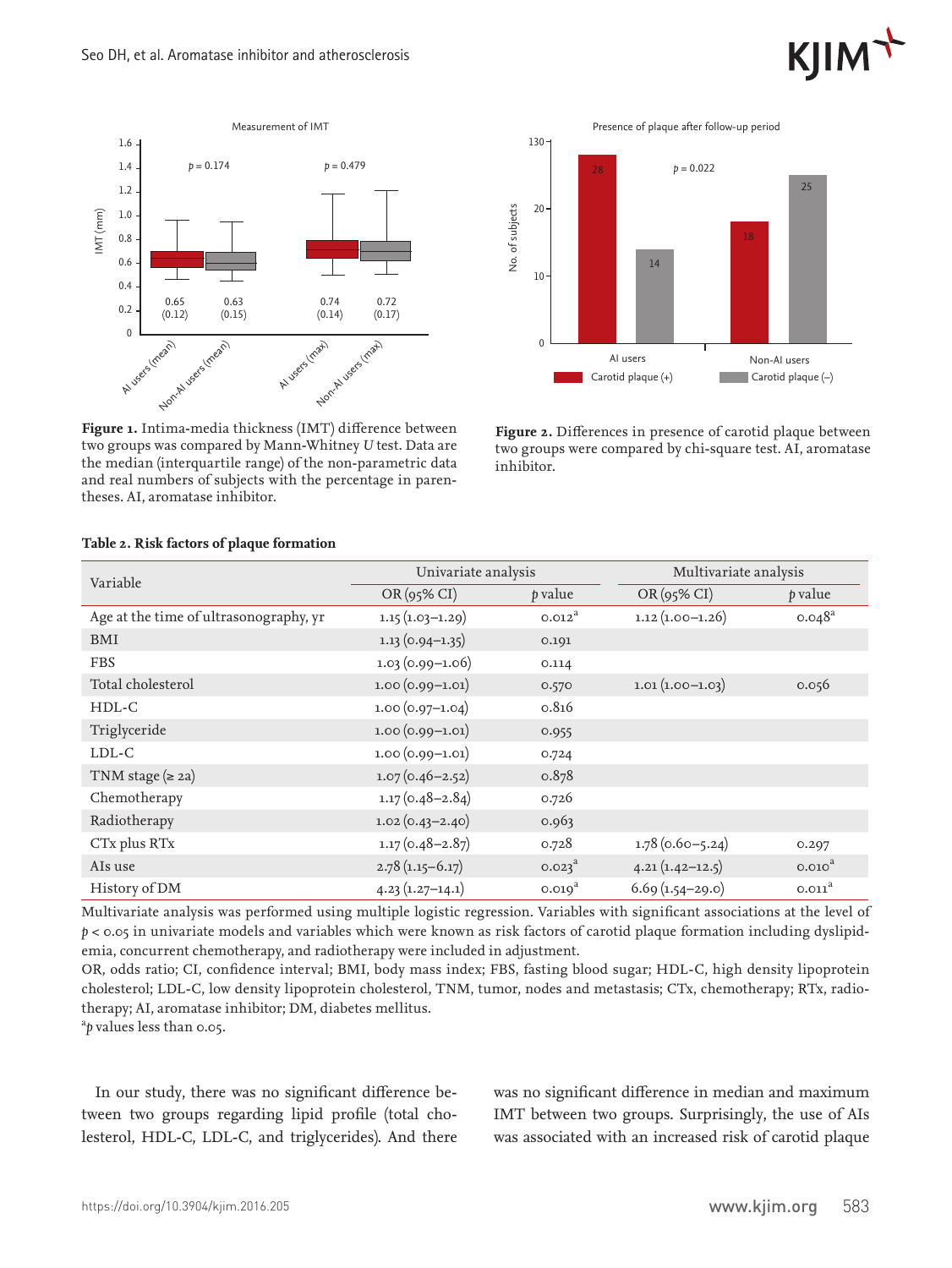# KJIM<sup>T</sup>

and this association was independent of age, cholesterol, history of chemotherapy, radiotherapy, or diabetes (adjusted OR, 4.21; 95% CI, 1.42 to 12.5). In a national cohort study of 375 women, age-adjusted OR of smoking in presence of carotid plaque was  $3.7$  (95% CI, 1.9 to 7.2) [23]. This shows that the use of AIs has similar strong associations as smoking with the presence of carotid plaque.

Several studies have raised concerns that long-term use of AIs may increase the risk of cardiovascular events [14,24]. In a recent meta-analysis with eight eligible RTCs (34,070 patients), both monotherapy with AI and sequenced therapy (tamoxifen switched to an AI) were associated with significantly higher risk of cardiovascular events (OR, 1.20 and 1.15; *p* = 0.030, *p* = 0.003, respectively), furthermore, sequenced therapy was found to have surprisingly increased risk of thromboembolic events (OR, 1.89; *p* = 0.005) [24]. There also was a recent population-based observational study with 74 women from heterogeneous population who received either AIs or tamoxifen and subsequently underwent cardiac angiography and the use of AIs was associated with a significant hazard for cardiovascular event (hazard ratio, 3.23; 95% CI, 1.26 to 8.25; *p* = 0.01) [25].

Thus, risk identification and early diagnosis of asymptomatic CVD is important for patients in endocrineresponsive breast cancer. For this reason, the measurement of carotid IMT has been widely recommended for the assessment of subclinical atherosclerosis in the asymptomatic individuals with an intermediate risk of CVD and the CCA is known to be the most reproducible segment for the measurement [26,27]. In previous studies, carotid maximum IMT has been used in the screening asymptomatic type 2 diabetic patients with severe CVD [20]. Recently, ultrasonic tissue characterization of carotid plaque has been also used in improving the prediction of coronary artery disease (CAD) events [28]. Furthermore several studies have shown that the presence of carotid plaque is better than that of carotid IMT for predicting future cardiovascular events [20,29,30].

Carotid artery IMT and plaque are both the markers of systemic atherosclerosis and predictors of CVD development [31]. However, IMT and carotid plaque showed different patterns of cardiovascular complication reflecting different biological aspects of atherogenesis. IMT on CCA was strongly related to increased risk for stroke, whereas carotid plaque was more directly related to ischemic heart disease [23], On the other words, the presence of carotid plaque, rather than the thickness of IMT, was shown to be a more powerful predictor of CVD development [23,32]. And the presence of carotid plaques was confirmed as a reliable positive predictive factor for CAD, although a statistically significant but weak correlation between IMT of the CCA and severity of CAD was found [33].

Choi et al. [34] reported that selective estrogen receptor modulation (raloxifene treatment in this study) reduced arterial plaque volume and enhanced mechanical stability of vascular calcification. In this study, analysis for plaque revealed reductions in inflammatory materials like cyclooxygenase-2 (COX-2), matrix metalloproteinase-1 (MMP-1), monocyte chemoattractant protein-1 (MCP-1), and less macrophage infiltration with upregulation of estrogen receptor  $\alpha$  (ER $\alpha$ ). In other animal studies raloxifene not only improved endothelial dysfunction by normalizing endothelial nitric oxide synthase 3 (eNOS) expression but also reduced the size of artherosclerotic lesion [35]. And endothelial  $ER\alpha$  is known to be a major mediator in atheroprotection [36]. Base on above findings, we can speculate that the use of AIs, which induce extreme estrogen deprivation, can increase plaque formation by the inflammatory effects in vascular wall without altering serum cholesterol level by absolute deficient estrogen.

In this study, age and history of diabetes were also related to formation of carotid plaque. Rundek et al. [37] reported that number of carotid plaques was increased with age and history of diabetes. Cardiovascular effects of adjuvant systemic chemotherapy and radiotherapy are still controversial. Zambetti et al. [38] reported that adjuvant chemotherapy did not lead to cardiac sequelae. Indeed, there are several reports that radiotherapy with or without adjuvant chemotherapy are associated with an increased risk of CVD [39]. In this study, both systemic chemotherapy and radiotherapy did not increase the risk of carotid plaque formation statistically.

There are some limitations in our study, first, it was a retrospective study and the number of subjects in each group was relatively small. Second, IMT was assessed only once after treatment with AI. Thus, we conducted multivariate analysis with well-known risk factors for carotid plaque formation. Although smoking is one the strongest risk factors, it was not included in our assess-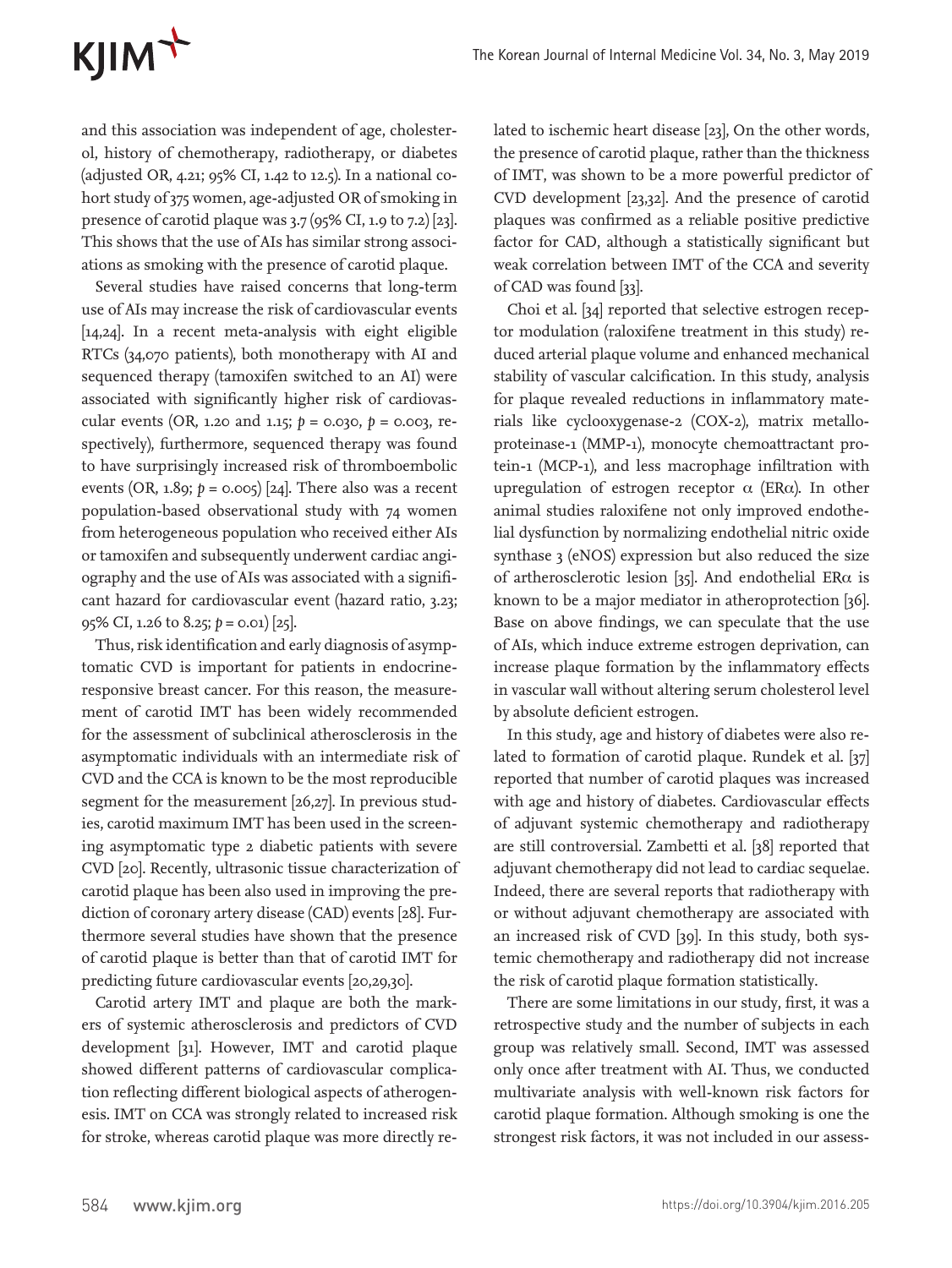$KJIM^+$ 

ment as there was only one participant in our study, who had history of smoking or currently smoked. Third, the elapsed time to carotid ultrasonography after surgery was relatively short in this population (mean 35.4 months) to confirm any detrimental effects of AIs to IMT. Increased IMT means the deposition of extracellular matrix material and the smooth muscle cell proliferation resulted from a chronic adaptive process [37]. Ando et al. [40] reported that the IMT on CCA increased only 0.06 mm/10 years with presence of plaque in the bulbs (PLQ-BLB) and 0.04 mm/10 years without PLQ-BLB. And in the healthy, and normolipidemic subjects, the estimated yearly increase in IMT was only 0.007 mm in women [41]. Based on above evidence, it would have been impossible to note the difference in IMT after such a short elapsed time unless the participants already had IMT at baseline. Also, carotid IMT, compared to carotid plaque, is less influenced by environmental factors [42]. Forth, in our study, only the presence of plaque was measured. For further evaluation and exact prediction of CAD, plaque area [32], and volume [43] can be used, although these methods can be more expensive, complex, and time-consuming. However, they were not available in our study because they were not part of our standard carotid ultrasonography. Lastly, there could be a selection bias. Again, we conducted multivariate analysis in which still led AI use as one of the strongest risk factors of carotid plaque formation.

We conclude that AIs use indeed affected endocrine-responsive breast cancer patients by forming more carotid plaque regardless of lipid profiles itself. Close monitoring of these patients on cardiovascular events would be important. And further prospective, long term studies comparing AIs with placebo will be needed to understand the long-term safety of AIs treatment.

## **KEY MESSAGE**

- 1. Use of aromatase inhibitor in endocrine-responsive breast cancer may promote formation of carotid plaque regardless of lipid profile itself.
- 2. Close surveillance is warranted on those patients taking aromatase inhibitor especially with history of diabetes to intervene possible cardiovascular events.

#### **Conflict of interest**

No potential conflict of interest relevant to this article was reported.

### **REFERENCES**

- 1. Goldhirsch A, Glick JH, Gelber RD, et al. Meeting highlights: international expert consensus on the primary therapy of early breast cancer 2005. Ann Oncol 2005;16:1569-1583.
- 2. Mendelsohn ME, Karas RH. The protective effects of estrogen on the cardiovascular system. N Engl J Med 1999;340:1801-1811.
- 3. Barrett-Connor E. Sex differences in coronary heart disease: why are women so superior? The 1995 Ancel Keys Lecture. Circulation 1997;95:252-264.
- 4. Geisler J, King N, Anker G, et al. In vivo inhibition of aromatization by exemestane, a novel irreversible aromatase inhibitor, in postmenopausal breast cancer patients. Clin Cancer Res 1998;4:2089-2093.
- 5. Chlebowski RT, Anderson GL, Geller M, Col N. Coronary heart disease and stroke with aromatase inhibitor, tamoxifen, and menopausal hormone therapy use. Clin Breast Cancer 2006;6 Suppl 2:S58-S64.
- 6. Kannel WB, Wilson PW. Comparison of risk profiles for cardiovascular events: implications for prevention. Adv Intern Med 1997;42:39-66.
- 7. Boring CC, Squires TS, Tong T, Montgomery S. Cancer statistics, 1994. CA Cancer J Clin 1994;44:7-26.
- 8. Elisaf MS, Bairaktari ET, Nicolaides C, et al. Effect of letrozole on the lipid profile in postmenopausal women with breast cancer. Eur J Cancer 2001;37:1510-1513.
- 9. Coates AS, Keshaviah A, Thurlimann B, et al. Five years of letrozole compared with tamoxifen as initial adjuvant therapy for postmenopausal women with endocrineresponsive early breast cancer: update of study BIG 1-98. J Clin Oncol 2007;25:486-492.
- 10. Wasan KM, Goss PE, Pritchard PH, et al. The influence of letrozole on serum lipid concentrations in postmenopausal women with primary breast cancer who have completed 5 years of adjuvant tamoxifen (NCIC CTG MA.17L). Ann Oncol 2005;16:707-715.
- 11. Goss PE, Ingle JN, Martino S, et al. Randomized trial of letrozole following tamoxifen as extended adjuvant therapy in receptor-positive breast cancer: updated findings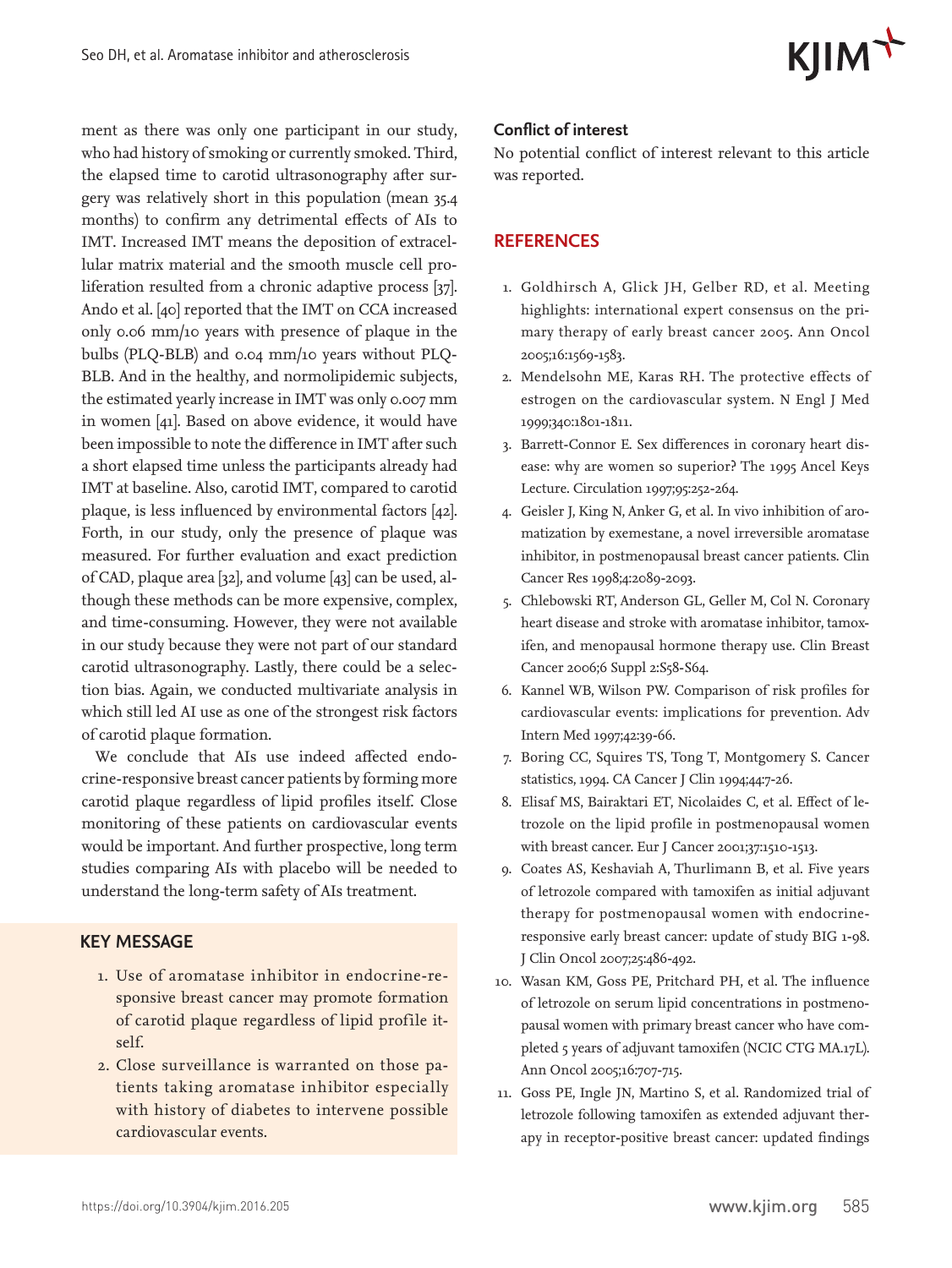# $K$  $\text{I}$  $\text{I}$  $\text{M}$  $\uparrow$

from NCIC CTG MA.17. J Natl Cancer Inst 2005;07:1262-1271.

- 12. Arimidex, Tamoxifen, Alone or in Combination (ATAC) Trialists' Group, Forbes JF, Cuzick J, et al. Effect of anastrozole and tamoxifen as adjuvant treatment for early-stage breast cancer: 100-month analysis of the ATAC trial. Lancet Oncol 2008;9:45-53.
- 13. Cuppone F, Bria E, Verma S, et al. Do adjuvant aromatase inhibitors increase the cardiovascular risk in postmenopausal women with early breast cancer? Meta-analysis of randomized trials. Cancer 2008;112:260-267.
- 14. Amir E, Seruga B, Niraula S, Carlsson L, Ocana A. Toxicity of adjuvant endocrine therapy in postmenopausal breast cancer patients: a systematic review and meta-analysis. J Natl Cancer Inst 2011;103:1299-1309.
- 15. Lintermans A, Neven P. Safety of aromatase inhibitor therapy in breast cancer. Expert Opin Drug Saf 2015;14:1201- 1211.
- 16. Herrington DM, Reboussin DM, Brosnihan KB, et al. Effects of estrogen replacement on the progression of coronary-artery atherosclerosis. N Engl J Med 2000;343:522- 529.
- 17. Katz A, Nambi SS, Mather K, et al. Quantitative insulin sensitivity check index: a simple, accurate method for assessing insulin sensitivity in humans. J Clin Endocrinol Metab 2000;85:2402-2410.
- 18. Matthews DR, Hosker JP, Rudenski AS, Naylor BA, Treacher DF, Turner RC. Homeostasis model assessment: insulin resistance and beta-cell function from fasting plasma glucose and insulin concentrations in man. Diabetologia 1985;28:412-419.
- 19. Polak JF, O'Leary DH, Kronmal RA, et al. Sonographic evaluation of carotid artery atherosclerosis in the elderly: relationship of disease severity to stroke and transient ischemic attack. Radiology 1993;188:363-370.
- 20. Irie Y, Katakami N, Kaneto H, et al. The utility of carotid ultrasonography in identifying severe coronary artery disease in asymptomatic type 2 diabetic patients without history of coronary artery disease. Diabetes Care 2013;36:1327-1334.
- 21. Winer EP, Hudis C, Burstein HJ, et al. American Society of Clinical Oncology technology assessment on the use of aromatase inhibitors as adjuvant therapy for postmenopausal women with hormone receptor-positive breast cancer: status report 2004. J Clin Oncol 2005;23:619-629.
- 22. Buzdar AU. Data from the arimidex, tamoxifen, alone or

in combination (ATAC) trial: implications for use of aromatase inhibitors in 2003. Clin Cancer Res 2004;10:355S-361S.

- 23. Ebrahim S, Papacosta O, Whincup P, et al. Carotid plaque, intima media thickness, cardiovascular risk factors, and prevalent cardiovascular disease in men and women: the British Regional Heart Study. Stroke 1999;30:841-850.
- 24. Aydiner A. Meta-analysis of breast cancer outcome and toxicity in adjuvant trials of aromatase inhibitors in postmenopausal women. Breast 2013;22:121-129.
- 25. Seruga B, Zadnik V, Kuhar CG, et al. Association of aromatase inhibitors with coronary heart disease in women with early breast cancer. Cancer Invest 2014;32:99-104.
- 26. Kanters SD, Algra A, van Leeuwen MS, Banga JD. Reproducibility of in vivo carotid intima-media thickness measurements: a review. Stroke 1997;28:665-671.
- 27. Greenland P, Alpert JS, Beller GA, et al. 2010 ACCF/ AHA guideline for assessment of cardiovascular risk in asymptomatic adults: a report of the American College of Cardiology Foundation/American Heart Association Task Force on Practice Guidelines. J Am Coll Cardiol 2010;56:e50-e103.
- 28. Katakami N, Takahara M, Kaneto H, et al. Ultrasonic tissue characterization of carotid plaque improves the prediction of cardiovascular events in diabetic patients: a pilot study. Diabetes Care 2012;35:2640-2646.
- 29. Sharma AM, Gupta A, Kumar PK, et al. A review on carotid ultrasound atherosclerotic tissue characterization and stroke risk stratification in machine learning framework. Curr Atheroscler Rep 2015;17:55.
- 30. Vigili de Kreutzenberg S, Fadini GP, Guzzinati S, et al. Carotid plaque calcification predicts future cardiovascular events in type 2 diabetes. Diabetes Care 2015;38:1937-1944.
- 31. Chambless LE, Folsom AR, Clegg LX, et al. Carotid wall thickness is predictive of incident clinical stroke: the Atherosclerosis Risk in Communities (ARIC) study. Am J Epidemiol 2000;151:478-487.
- 32. Spence JD, Eliasziw M, DiCicco M, Hackam DG, Galil R, Lohmann T. Carotid plaque area: a tool for targeting and evaluating vascular preventive therapy. Stroke 2002;33:2916-2922.
- 33. Holaj R, Spacil J, Petrasek J, Malik J, Aschermann M, Haas T. Relation of the thickness of the intima and media of the common carotid artery, atherosclerotic plaque in the carotids and manifestations of atherosclerosis in the vessels of the lower extremity in comparison to coronary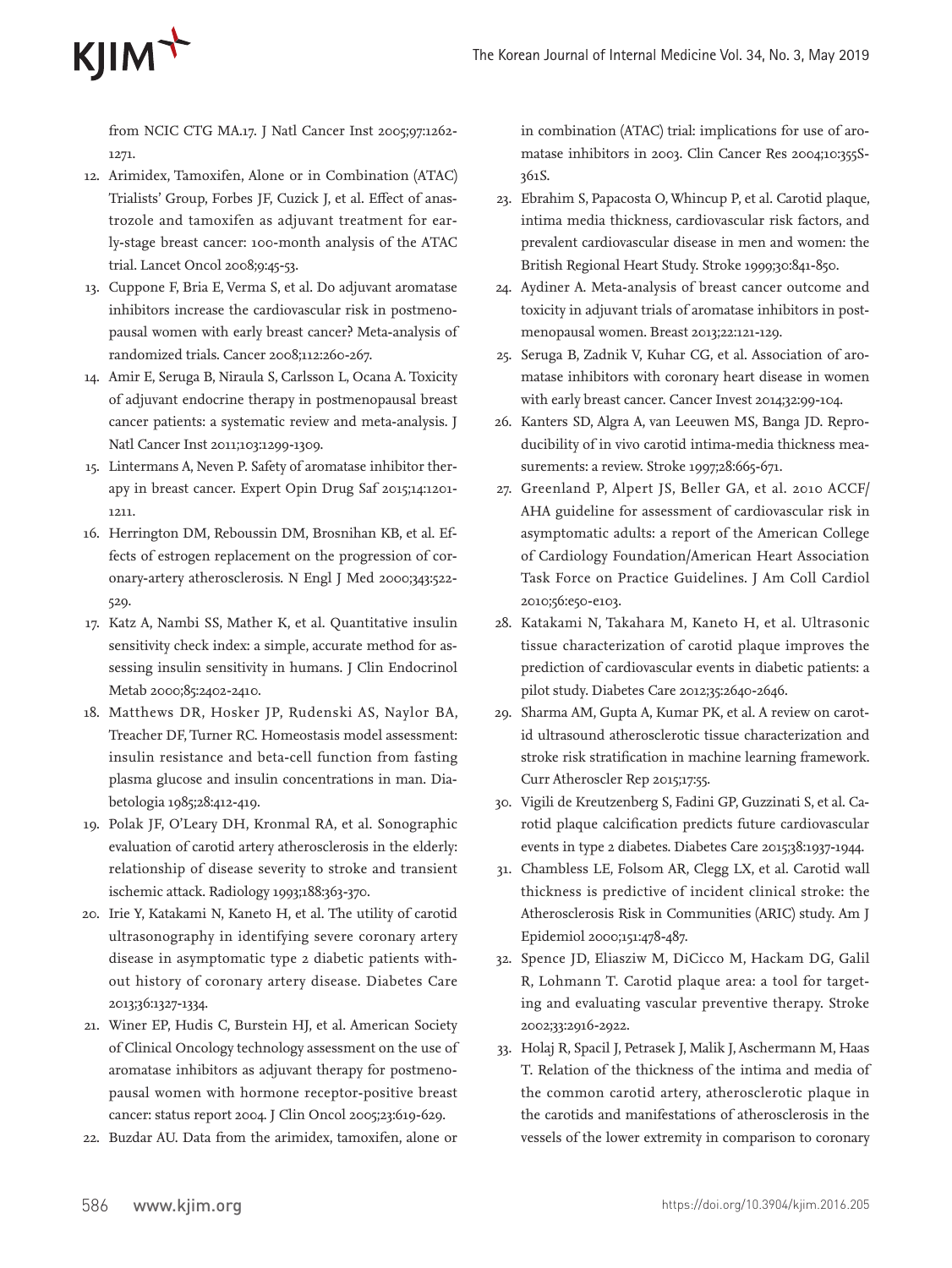

atherosclerosis. Cas Lek Cesk 1998;137:716-720.

- 34. Choi BG, Vilahur G, Zafar MU, et al. Selective estrogen receptor modulation influences atherosclerotic plaque composition in a rabbit menopause model. Atherosclerosis 2008;201:76-84.
- 35. Lamas AZ, Caliman IF, Dalpiaz PL, et al. Comparative effects of estrogen, raloxifene and tamoxifen on endothelial dysfunction, inflammatory markers and oxidative stress in ovariectomized rats. Life Sci 2015;124:101-109.
- 36. Billon-Gales A, Fontaine C, Douin-Echinard V, et al. Endothelial estrogen receptor-alpha plays a crucial role in the atheroprotective action of 17beta-estradiol in low-density lipoprotein receptor-deficient mice. Circulation 2009;120:2567-2576.
- 37. Rundek T, Arif H, Boden-Albala B, Elkind MS, Paik MC, Sacco RL. Carotid plaque, a subclinical precursor of vascular events: the Northern Manhattan Study. Neurology 2008;70:1200-1207.
- 38. Zambetti M, Moliterni A, Materazzo C, et al. Long-term cardiac sequelae in operable breast cancer patients given

adjuvant chemotherapy with or without doxorubicin and breast irradiation. J Clin Oncol 2001;19:37-43.

- 39. Hooning MJ, Botma A, Aleman BM, et al. Long-term risk of cardiovascular disease in 10-year survivors of breast cancer. J Natl Cancer Inst 2007;99:365-375.
- 40. Ando F, Takekuma K, Niino N, Shimokata H. Ultrasonic evaluation of common carotid intima-media thickness (IMT): influence of local plaque on the relationship between IMT and age. J Epidemiol 2000;10:S10-S17.
- 41. Junyent M, Gilabert R, Nunez I, et al. Carotid ultrasound in the assessment of preclinical atherosclerosis: distribution of intima-media thickness values and plaque frequency in a Spanish community cohort. Med Clin (Barc) 2005;125:770-774.
- 42. Moskau S, Golla A, Grothe C, Boes M, Pohl C, Klockgether T. Heritability of carotid artery atherosclerotic lesions: an ultrasound study in 154 families. Stroke 2005;36:5-8.
- 43. Spence JD. Ultrasound measurement of carotid plaque as a surrogate outcome for coronary artery disease. Am J Cardiol 2002;89:10B-15B.